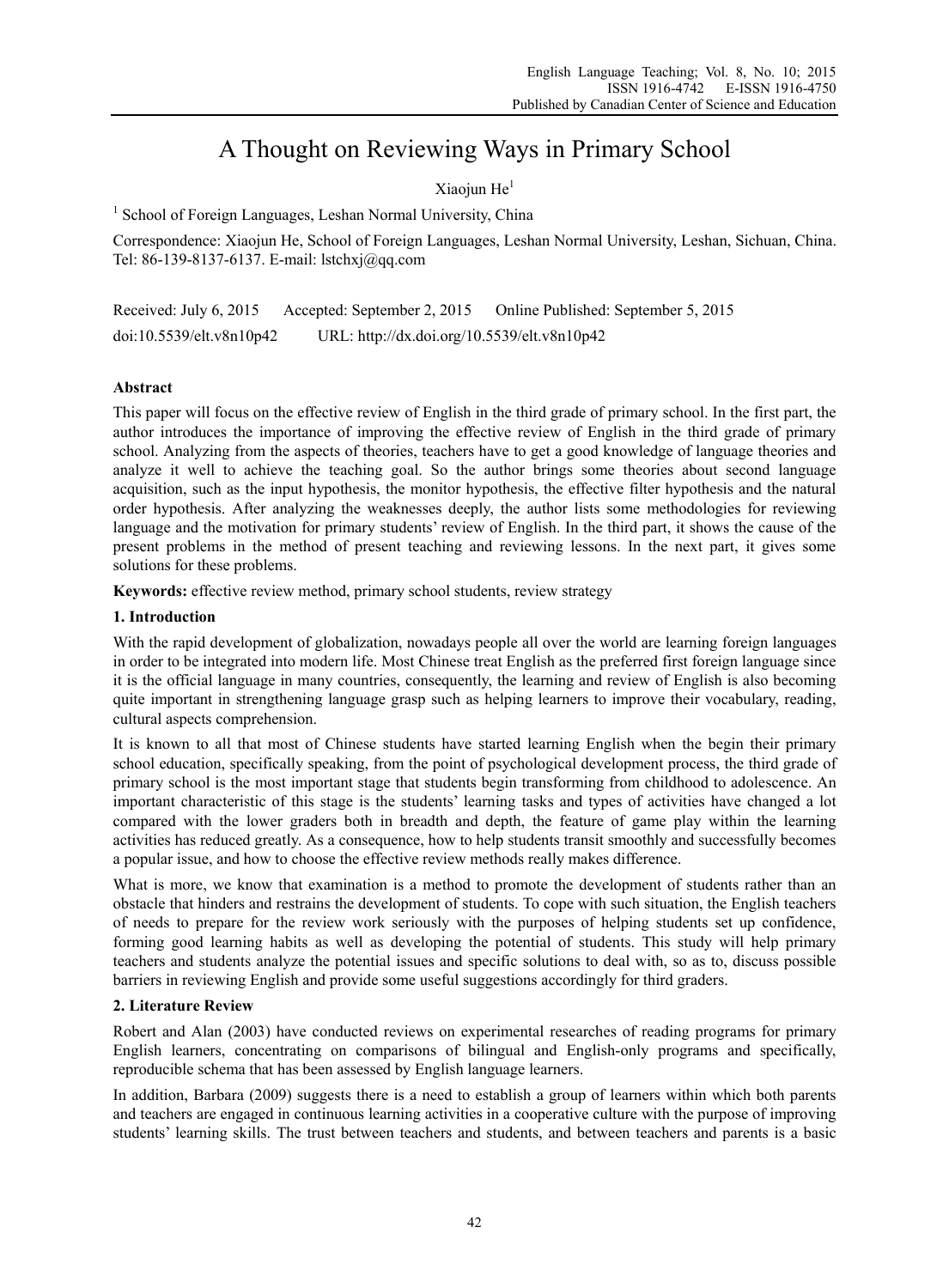element in developing a cooperative culture as well as effective learning patterns for students especially the ones in the third grade of primary school.

What is more, James, Pamela and Linda (2013) point out that the effective teaching in English includes four major parts which are assessment for learning, from exclusion to inclusion, school self-evaluation for school improvement and successful leadership separately.

Among all learning motivations, interest is the most realistic and active part. Albert Einstein once said, "Interest is the best teacher", it is especially true for learning English. The teachers can play English songs and show English cartoon movies like 'Kung Fu Panda' for students in order to stimulate their interests, in addition, they should pay attention to the teaching of words pronunciation, and they can appropriately imitate the gesture breakthrough pronunciation, which is full of fun. After conducting such actions, the students may raise interests and then become willing to review consciously.

The review refers to the process of reproducing and reviewing knowledge learned in class, and also rediscovering some missing knowledge, in order to promote the students' ability of applying knowledge, as a result, the review acts as an indispensable part in the learning activities. As far as I am concerned, the teachers can distribute anonymous questionnaire surveys asking students which kind of review patterns they prefer, after collecting finished questionnaires and analyzing the statistics inside, they can choose to adopt the method which is expected by the majority of students as complying with the public opinion. When it comes to effective review, firstly, the students should understand the actual meaning and significance of review. Secondly, the teachers or the students themselves should set up appropriate review strategies, the effects of primary language instruction may be modest, but they are real and reliable. Last but not the least, the students need to exercise according to the established review strategies, in that way, they can achieve the expected goal as soon as possible.

#### **3. Theoretical Framework**

## *3.1 Theories of the Second Language Acquisition*

When it comes to second language acquisition, we have to mention that the American SLA scholar Stephen Krashen makes the distinction between acquisition and learning. Krashen (1982) holds that language acquisition is a subconscious process to acquire a language in natural settings, while language learning is a conscious process to obtain a language. Children obtain their mother tongue not through conscious learning, but the second language, though it can be acquired in appropriate linguistic context, is usually obtained in non-natural environment through formal instruction and conscious learning. Here are four hypotheses about second language acquisition.

#### 1). The Input Hypothesis

The input hypothesis have these conclusions: a necessary (but not sufficient) condition to move from stage i to stage  $i + 1$  is that the acquirer understand input that contains  $i + 1$ , where "understand" means that the learner can learn the knowledge only when they concentrate on the meaning of the information rather than the form of it (McLaughlin, 1987). Namely, we acquire language better when the language we are learning is a litter beyond out present level.

How can we understand language including structures which we have not yet acquired? At first, I will tell you to use your linguistic competence to assists understanding. What is more, our background knowledge, the context and extra-linguistic information may also contribute to our understanding. The input hypothesis runs counter to our usual pedagogical approach in second and foreign language teaching. As Hatch (1978) has pointed out, our assumption has been that we first learn structures, then practice using them in communication, and this is how fluency develops.

#### 2). The Monitor Hypothesis

This hypothesis describe the relationship between learning language and acquiring language. It claims that conscious language learning plays the role of monitor only in using language. This monitor function can be before the language output and after language output. Whether it functions rely on three conditions,

(i) Time. The language user can use this rule effectively only when he has enough time.

(ii) Focus on form. Actually, to guarantee the monitor to functions well, time is not enough. The language user have to focus on the form the target language.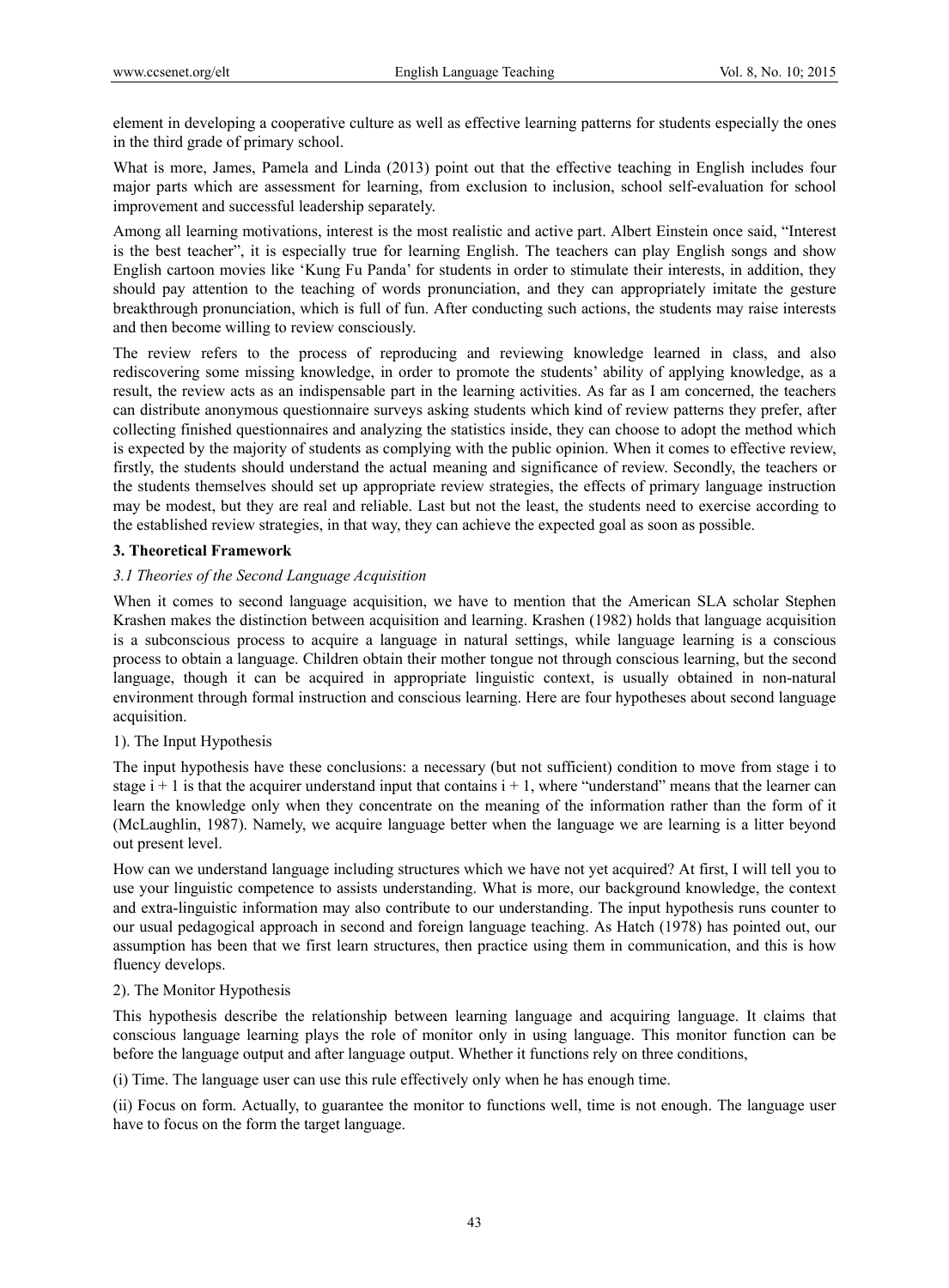(iii) Know the rule. The language use must have the knowledge of grammar conception the structure rules

### 3). The Affective Filter Hypothesis

The Affective Filter hypothesis states how affective factors relate to the process of acquiring the second language. In the last decade, research has confirmed that a great deal of affective variables contributed to the success in second language acquisition:

(1) Motivation. Performers with high motivation generally do better in second language acquisition.

(2) Self-confidence*.* Performers with self-confidence and a good self-image tend to do better in second language acquisition.

(3) Anxiety. Low anxiety appears to be conducive to second language acquisition, whether measured as personal or classroom anxiety.

Acquirers change with respect to the strength or level of their Affective Filters. Those who hold optimal attitudes towards second language acquisition will not only tend to seek less input, but they will also have a higher or stronger Affective Filter - even if they understand the message, the input will not reach that part of the brain that is responsible for language acquisition, or the language acquisition device. Those with more conductive attitudes towards second language acquisition will not only seek and obtain more input but also be lower or weaker than others in filter. They will be more open to the input.

## *3.2 Methodologies for Reviewing Language*

The review is very important in the whole teaching activity. Confucius once said, "The one who learns new knowledge and at the same time review the old lessons can be a teacher". From that we can know that if we could do the review work well, the teaching activities will be more successful. But in normal times, whenever it comes to a review lesson, a lot of exercises and examinations will be given to the students, which students are very fed up with. Finally, students lost the interest to study. The students in the third grade are different from the students in high school. They like to learn interesting things and they like to take part in activities in class, so we need design review plans especially for them and fit for their mental and psychology characteristics. Here the author put forward several effective methodologies for review.

Firstly, using songs and ballads to stimulate students' interest in the review process, teachers may use English songs to review old knowledge to avoid the mechanical practice that make the students have the tired mood and thus let them review the old knowledge in a happy atmosphere. Additionally, teachers may ask students to sing the learned songs in order to active classroom atmosphere and adjust the children brain fatigue. Before entering the class, he may playback learned songs to consolidate the songs already learned, strengthen the English knowledge contained in the subject, in addition, it still keeps their natural motivation of learning English.

Secondly, making full use of the games to motivate the students. Reviewing the lessons through the form of games, students will enjoy reviewing the knowledge in a relaxed and happy atmosphere. Here are several useful games for the English teachers.

A: Last letter (the last letter of the former word is the first letter of the next word): This game will allow all the students to take part in. the rules are: one students speak out a random word such as "like", and the next student may say "elephant", and the third student can say a word that start with the letter "t", while he can tell a word that have been said by the others. In activities like this kind, every student has the opportunity to think and study.

B: Word association (the teacher give a word and students are required to tell us the contents about the word): For example if the word "food" are given, students may list the words such as "apple", "orange", "banana", "pear", "peach" or "bread", etc.

C: Classifying all the words. For example, ask students to list all the words that can be performed by body language, such as "cry", "run", "dance" and "sing". Once the teacher speaks out the word, the students begin to perform. By this method, students will not only remember the word but also not easy to forget.

D: Give one students a word and then he draw according to this word, then ask the other students to guess what the picture shows.

There are many methods for reviewing lessons of the third grade students. As a teacher, when you are thinking about these words, you should take a full consideration of the characteristics of the students' psychology and learning. Only by this way, can your teaching activity be successful.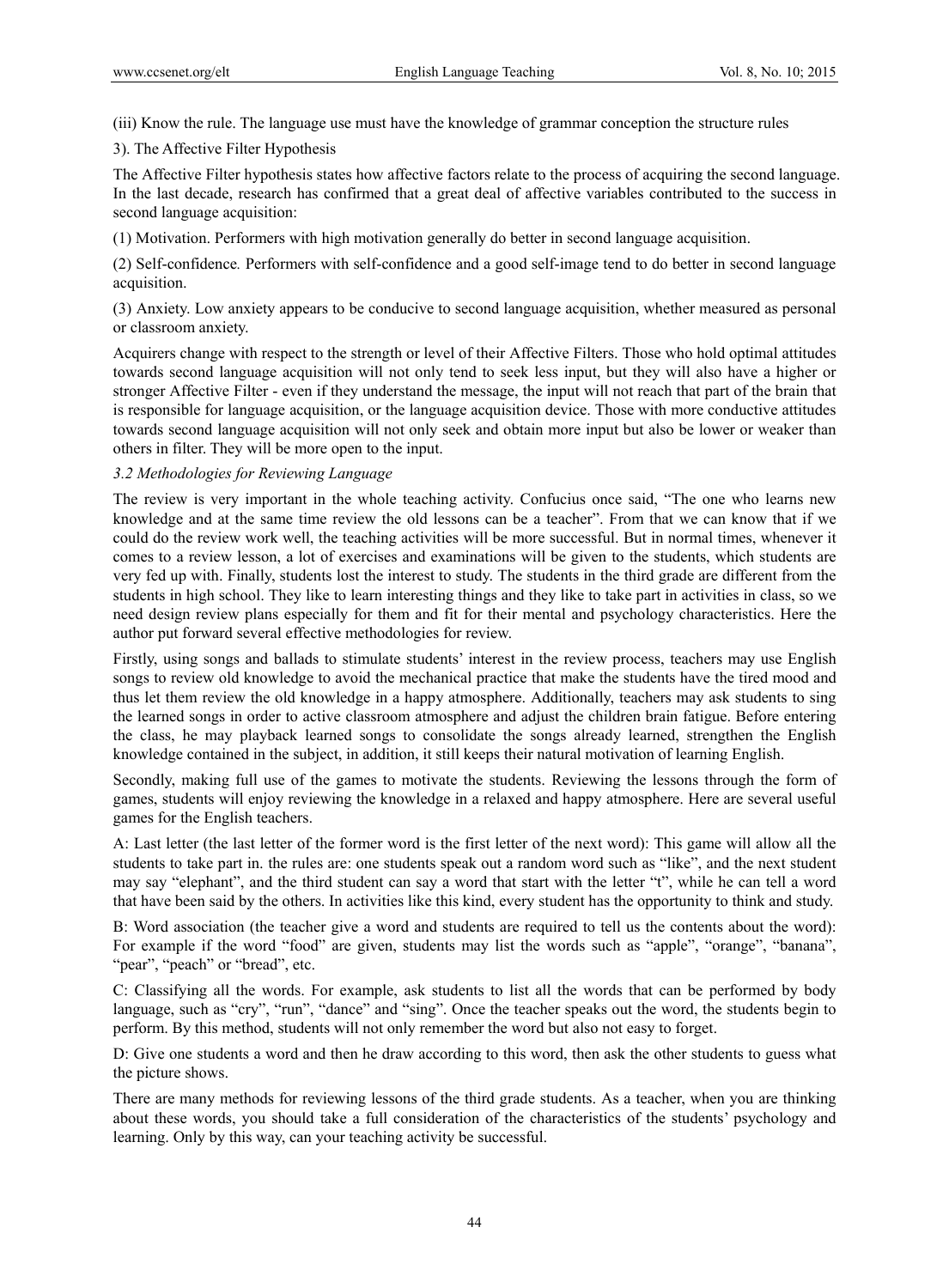Thirdly, alternating between listening, speaking, reading and writing activities to reduce the fatigue of students. Third graders cannot concentrate on one thing for a long time. So they will be distracted if teacher review the boring language point for a long time. As for this, teacher may design listening, speaking, reading and writing activities in one lesson. One activity accounts for approximately ten minute. By this way, new things and new feeling are taken to the students and they will be very interested in and then they will focus on more efficiently.

Fourthly, comparative of learning Chinese and Western culture, which will help broaden their horizon. In the language review lessons, we always put more attention on language points, ignoring students' need of learning different kinds of knowledge. The teacher should add some knowledge about culture that students are interested in. when reviewing Children's Day, we may review Mother's Day, Teacher's Day, Christmas Day and Mid-Autumn Day at the same time. Also we may tell some stories about culture to help them to review lessons.

Lastly, cultivating the students' team spirit and encouraging cooperative learning. As language points are so many that not every students master all the language points at the same degree. So teachers may gather students together and let them to study together and help each other to review lessons.

## **4. The Causes of Issues**

#### *4.1 Students' Aspects in Their English Review*

To solve those problems, we need to explore the reasons from the origin-the students themselves. Here the author analyzes from three aspects as follow: lack of language environment, lack of confidence and creativity, together with the impact of psychological obstacles. Now please explore them one by one with the author.

#### 4.1.1 Lack of Language Environment

As Chinese students often learn English in China. Even they have mastered the skills and strategies well in class, they never practice in daily life, so they will quickly forget what they have learned in class. When he is in the situation of using English, they will find that they even can not open his mouth to speak. So they need the environment to practice English after class and the lack of language environment is the first cause of this situation.

## 4.1.2 Lack of Confidence and Creativity

English come to our life and class as a second language, many students are not so easy to accept it and begin to learn it by themselves. While when they are aware that they need to learn it, they will find that it is completely different from Chinese. It seems so strange and that they can not adapt themselves to learning such a language. Thus they begin to lose confidence in it. As the English teaching method of Chinese teacher is traditional, and they ignore that language is for use, so this leads the students to recite sentences ,words and grammar structures in class, which teaching activity restrict students' creativity.

#### *4.2 Teachers' Aspects in the Students' English Review*

Teachers in China often pay their attention to the examination results. If their students get high scores, they will feel successful and satisfied. So their review goal is to improve students' test skills rather than their language ability and skills. They only give students a lot of exercises to do and then they read over and give marks, finally they will tell students the correct answer. This is a process of improving students' ability to pass examination.

#### 4.2.1 The Traditional Teaching Models

The traditional teaching model of English teaching is to teach words first. Teachers will teach students how to read and use the word that occurs in textbook, and they give students time to recite the words. Secondly, it comes to guide students to read the text. In this process, they will teach the grammar structures and give them time to practice these structures. After teaching one lesson, their follows some exercise from the new lesson. And the exercise mainly focuses on practice the use of words the grammar structures.

#### 4.2.2 Non-proficiency in Review Strategies

Any kind of review method, no matter how practical and usable it is, the students will be fed up with it if used too many times, so the teachers should think about ways to make the learning full of fun, thus attracting the students' interests and making them become eager to do the review. In addition, since we Chinese generally hold a test-oriented system, teachers usually emphasize heavily on getting high scores rather than truly grasping the learning method, as a result, some of the solutions suggested are inapplicable since they ignore the nature of each student. What is more, collecting useful materials and information for review is another difficulty because of the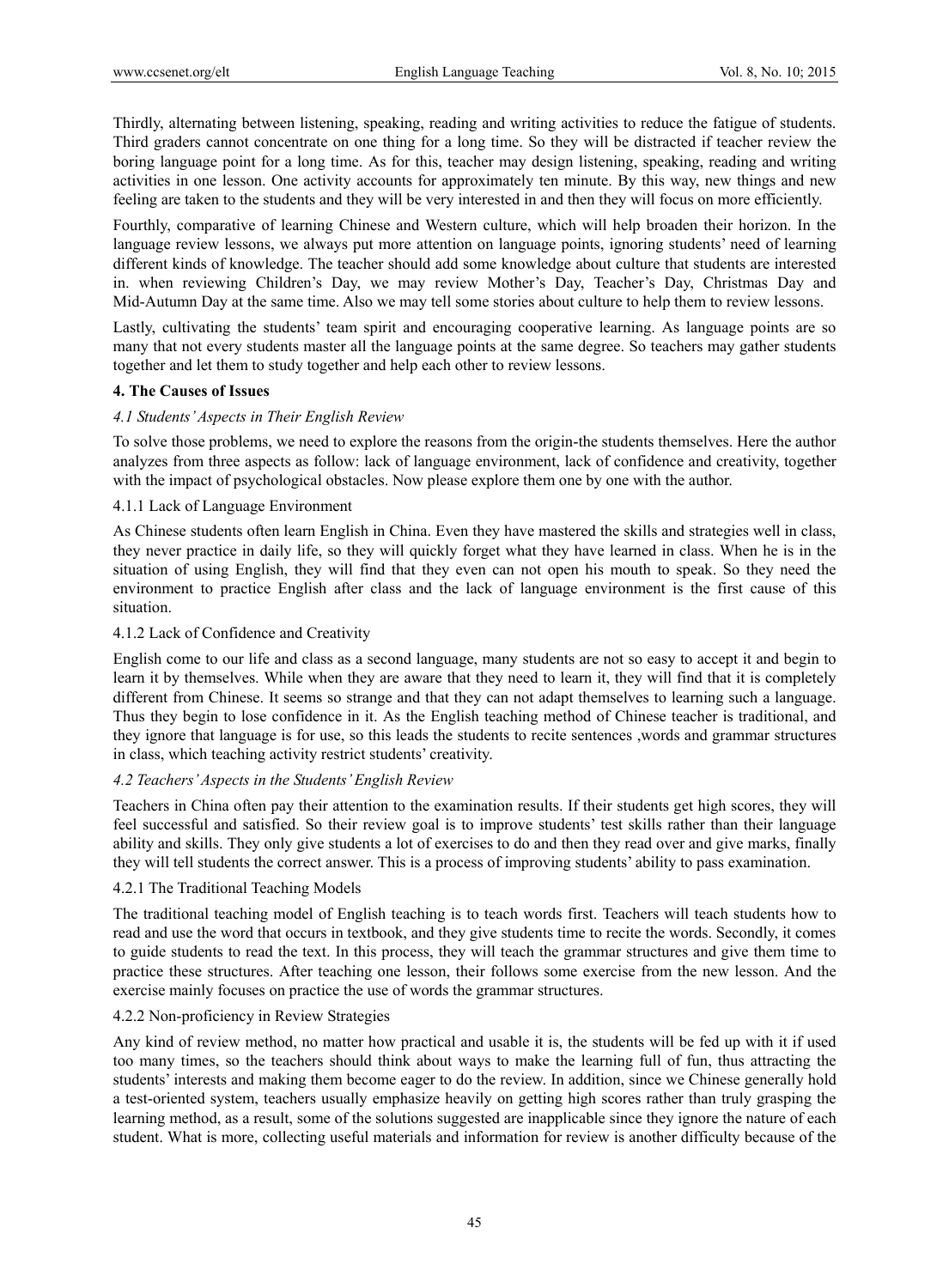teachers' limited time and energy.

#### *4.3 Parents' Aspects in the Students' English Review*

Although students' aspects are the mainly source of the problem, we should not ignore the parents' influence. All parents expect their children to enter a famous shool to continue study, so they put too much attention to students' exam scores rather than its practice.

## 4.3.1 The Current Exam-oriented Education System in China

Exam-oriented Education System has been discussed hotly by the educators for many years. Though it has the reason to exist in China, and affects English teaching deeply. Language is for use not testing. The aims of English teaching is to improve students' language skills and enable them to communicate with English in daily life. While under the influence of Exam-oriented Education System, parents think that if their children want to be accepted by a better school, they have to get high score in examination as much as possible. English teachers teach students language structure and let them to do much exercises after class to get a high score in examination. English teaching in China has long been criticized for its orientation to examination that consequently brings about negative learning attitude and ineffective learning achievement. Chinese educationists have brought forward several approaches to solve this problem.

#### 4.3.2 Lack of Patience

As students in primary school are in the beginning stage of learning English, they will always meet with difficulties when learning English. When they are in school, they can ask teachers, while at home, parents are always busy and it is inevitable that parents will be not patient with them.

#### **5. Solutions**

#### *5.1 The Solutions to Students' Issues*

The aim of studying this topic is to find out the leading cause and find effective solutions. The author lists the solutions from the aspect of the influence of mother tongue, building up confidence and creativity, and creation of practice opportunity. Now let's see them together one by one.

#### 5.1.1 Distraction From Mother Tongue and Psychological Cognitive ness

The influence of Chinese language on English unavoidably exists in the study environment, of teaching and cognitive processing production. On the basis of an analysis of the target language, Chinese language definitely makes positive effects on English language. As to the negative influence of Chinese language on English, virous fields discussed it through a comparison between Chinese language and English from different points, including thought patterns, linguistic structures and communicative culture. When teaching English, the teacher should emphasize intercultural communication, and reduce the negative influence of Chinese language on English by means of culture teaching and learning.

#### 5.1.2 Building up Confidence and Creativity

It is very difficult to cultivate the students' creative ability in foreign language learning. In the process of basic teaching, students must be trained for the thought of forming creative individual character. Teachers must spurn the traditional teaching methods and establish a new kind of educational system. In class, a peaceful, democratic, creative situation of the study atmosphere is very important. While the teachers should focus on the students' curiosity, and encourage them to make bold attempts and cooperative efforts at different tasks, they must train them to be ready and free to question doubts about their study and enrich their knowledge. As for confidence, Self confidence is very important in learning a language. The students have to have enough confidence to go out the class and try communicating with people, maybe they make some possible mistakes, but having the confidence to learn by making mistakes is a great success for them. Encouragement and praise from the teachers is a kind of precious gift in the students' learning.

#### *5.2 The Solutions to Teachers' Issues*

The teachers may influence the students directly in class and they can give them direct help and guide them to learn in a right way. As teachers have authorities before the students, which make it easy for students to follow teachers' guidance. Therefore, this is a relatively important aspect.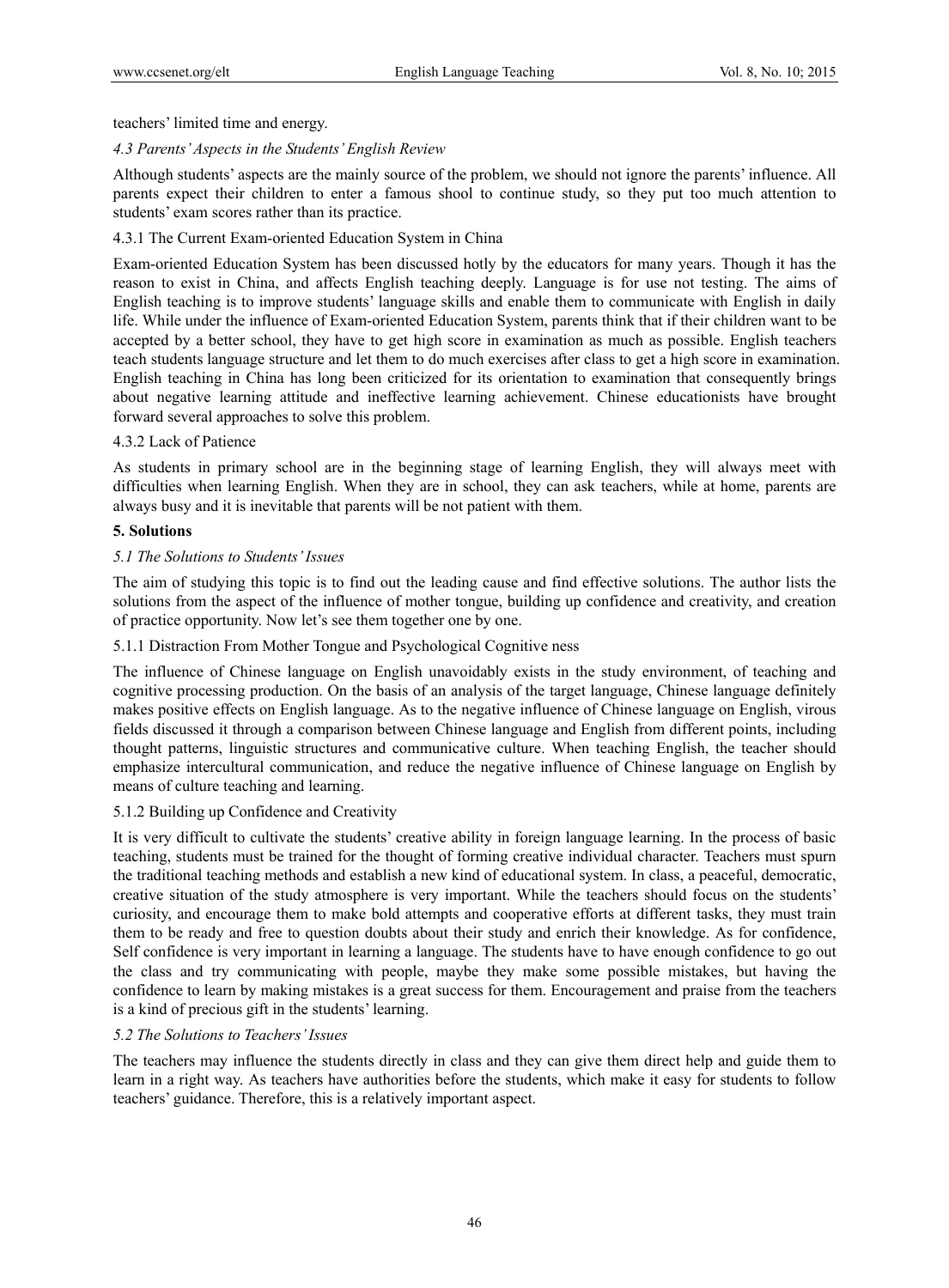# 5.2.1 Professionalism for Teaching English

Nowadays the English teachers in primary school especially in rural areas, there are not enough professional English teachers, they are graduate from a technical school even not an English major. They just teach according to the textbook and assistant books. Some teachers even cannot read English, while they teach words by tape recorders. Students learn to read following tape recorders. They know little about lessons review so they always let students learn by themselves in review lessons. At the same time, they have difficulties in collecting useful materials and information because of the teachers' limited time and energy. That is a big problem, so our country should pay more attention to the quality of English teachers. Effective measures such as improving the quality requirements of English teachers and dismissing the unqualified ones should be taken.

## 5.2.2 Attempts of New Review Strategies

Expect for changing the present situation, teachers may improve their teaching activities in class, such as improving new review strategies. They should reflect their review strategies and communicate with students to find the disadvantages of the present review strategies and change the bad ones.

## *5.3 The Solutions to Parents' Issues*

From the aspect of parents, we should know that parents can do a lot of things. For example, they should not pay all the attention to learning language points and get high score in exams. They should encourage students to speak English out of class and give them help and encourage them to speak with others. This will help them build up confidence in learning English. What's more, parents can keep a good contact with teachers to know about students learning situation in school and cooperate with teachers to guide their learning better.

## **6. The Effective Teaching Activities**

From what we have discussed above, we have known clearly the situation and the problems of the current English teaching. Here the author will list several effective methods for teaching English in the Third Grade. These methods are from the author's own teaching experience and learning from the other researchers' results:

## (1) Teaching by playing games

Children in the Third Grade are all like to play games. Doing games are one of their favorite forms. So the game can help arouse children's interest in learning English and develop a close relationship between teachers and students, and also help provide ample opportunity for young children to use language. What is more, games can motivate their enthusiasm for learning, and integrate knowledge with games. Thus allow children to practice and master knowledge in funny games. More importantly, this kind of learning method attracts their learning interest. For example, the game< Monkey, monkey, what time is it> is very popular in young children. Several children stand hand in hand, and then one child is asked to play the role of the monkey standing in the middle of the circle. When others ask "Monkey, monkey, what time is it?" After the "monkey" answer this question, he begins to chase others. In this game, children practice listening and speaking ability, and at the same time, they will think that English is very interesting and they will become interested in learning English.

Everyone has the talent to perform, and children's desire of performing is stronger. Teachers may design role play for children. Such as the game <Lovely Fruit >. Teachers design the classroom as a fruit garden. Children will play the roles of apple, pear, peach, banana and orange, etc. First, ask the fruit to introduce themselves using the sentence like "I'm apple(pear, peach, banana, orange)". Then they greet with others like "How are you? I'm fine, thank you".

These games can not only help students to learn English, but also improve their communicate ability. What is more, these interaction help build good relationship between students.

# (2) Using story to motivate students' study enthusiasm

The children are very interested in the story. They will easily master the knowledge that present in the form of story and are difficult to forget. Primary school students have great interest in story because the plot of the story is very lively and funny. If teachers blend English knowledge in story, it will strongly stir up students' enthusiasm of learning, and it is very easy to keep students' concentrate on learning. What is more, new listening materials should be given to the students constantly. Such as English rhymes or stories tapes, CDs, etc. Since in the beginning, the brain of young child is nearly blank. We may give him enough input to help them put out.